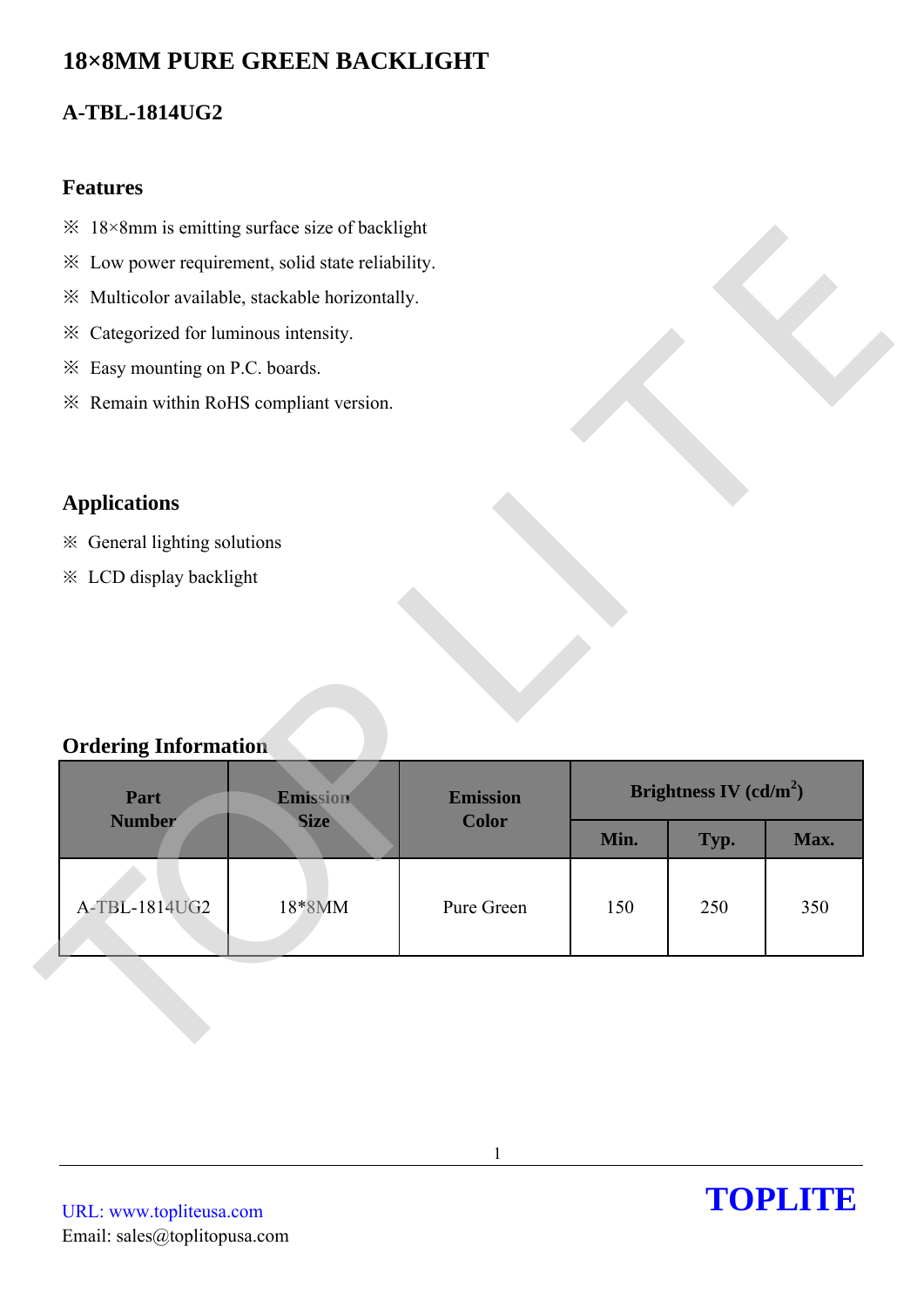## **A-TBL-1814UG2**

## **Maximum Ratings**

| <b>Parameter</b>                                         | <b>Symbol</b> | Value         | Unit          |
|----------------------------------------------------------|---------------|---------------|---------------|
| Operating temperature                                    | $T_{OP}$      | $-35 \sim 85$ | $\rm ^oC$     |
| Storage temperature                                      | $T_{STG}$     | $-35 \sim 85$ | $\mathcal{C}$ |
| Peak forward current $(T_A=25 \degree C)$ * <sup>1</sup> | $1_{\rm PF}$  | 40            | mA            |
| Reverse voltage (TA=25 $^{\circ}$ C)                     | $\rm V_R$     |               |               |
| Power consumption $(TA=25 \degree C)$                    |               | 66            | mW            |

## **Electrical / Optical Characteristics (1)**

| Peak forward current $(T_A=25 \degree C)^*$                                                                                       |                          | $1_{PF}$                             | 40           | mA          |
|-----------------------------------------------------------------------------------------------------------------------------------|--------------------------|--------------------------------------|--------------|-------------|
| Reverse voltage (TA=25 °C)                                                                                                        |                          | $V_R$                                | 5            | V           |
| Power consumption (TA=25 $^{\circ}$ C)                                                                                            |                          | $\mathbf{P}$                         | 66           | mW          |
| *1 at 1/10 Duty Cycle<br><b>Electrical / Optical Characteristics (1)</b><br>$(T_A = 25 \text{ °C} \& \text{ IF} = 20 \text{ mA})$ |                          |                                      |              |             |
| <b>Parameter</b>                                                                                                                  |                          | <b>Symbol</b>                        | <b>Value</b> | Unit        |
| <b>Wavelength at peak emission</b>                                                                                                | (Typ.)                   | $\lambda_{\rm P}$                    | 525          | nm          |
| Spectral bandwidth at 50%                                                                                                         | (Typ.)                   | $\Delta \lambda$                     | 30           | nm          |
|                                                                                                                                   | (Min.)                   | $\mathbf{I}_{\text{F}}$              | 10           |             |
| <b>Forward Current</b>                                                                                                            | (Typ.)                   | $I_{\rm F}$                          | 15           | mA          |
|                                                                                                                                   | (Max.)                   | $\mathbf{I}_{\text{F}}$<br>$\rm V_F$ | 20           |             |
| <b>Forward voltage</b>                                                                                                            | (Min.)<br>(Typ.)         | $\rm V_F$                            | 3.3          | $\mathbf V$ |
|                                                                                                                                   | (Max.)                   | $\rm V_F$                            | -            |             |
| <b>Color temperature</b>                                                                                                          | (Typ.)                   | <b>TC</b>                            |              | K           |
| <b>Luminous Uniformity</b>                                                                                                        | (Typ.)                   |                                      | 85%          |             |
| <b>Discreteness</b>                                                                                                               | (Typ.)                   |                                      | 15%          |             |
| <b>Luminous Intensity Bin Groups</b><br>$(T_A = 25 °C)$                                                                           |                          |                                      |              |             |
|                                                                                                                                   | Brightness IV $(cd/m^2)$ |                                      |              |             |
| Min.                                                                                                                              | Typ.                     |                                      | Max.         |             |
| 150                                                                                                                               | 250                      |                                      | 350          |             |

## **Luminous Intensity Bin Groups**

| Brightness IV $(cd/m^2)$ |      |      |  |  |
|--------------------------|------|------|--|--|
| Min.                     | Typ. | Max. |  |  |
| 150                      | 250  | 350  |  |  |

URL: www.topliteusa.com Email: sales@toplitopusa.com

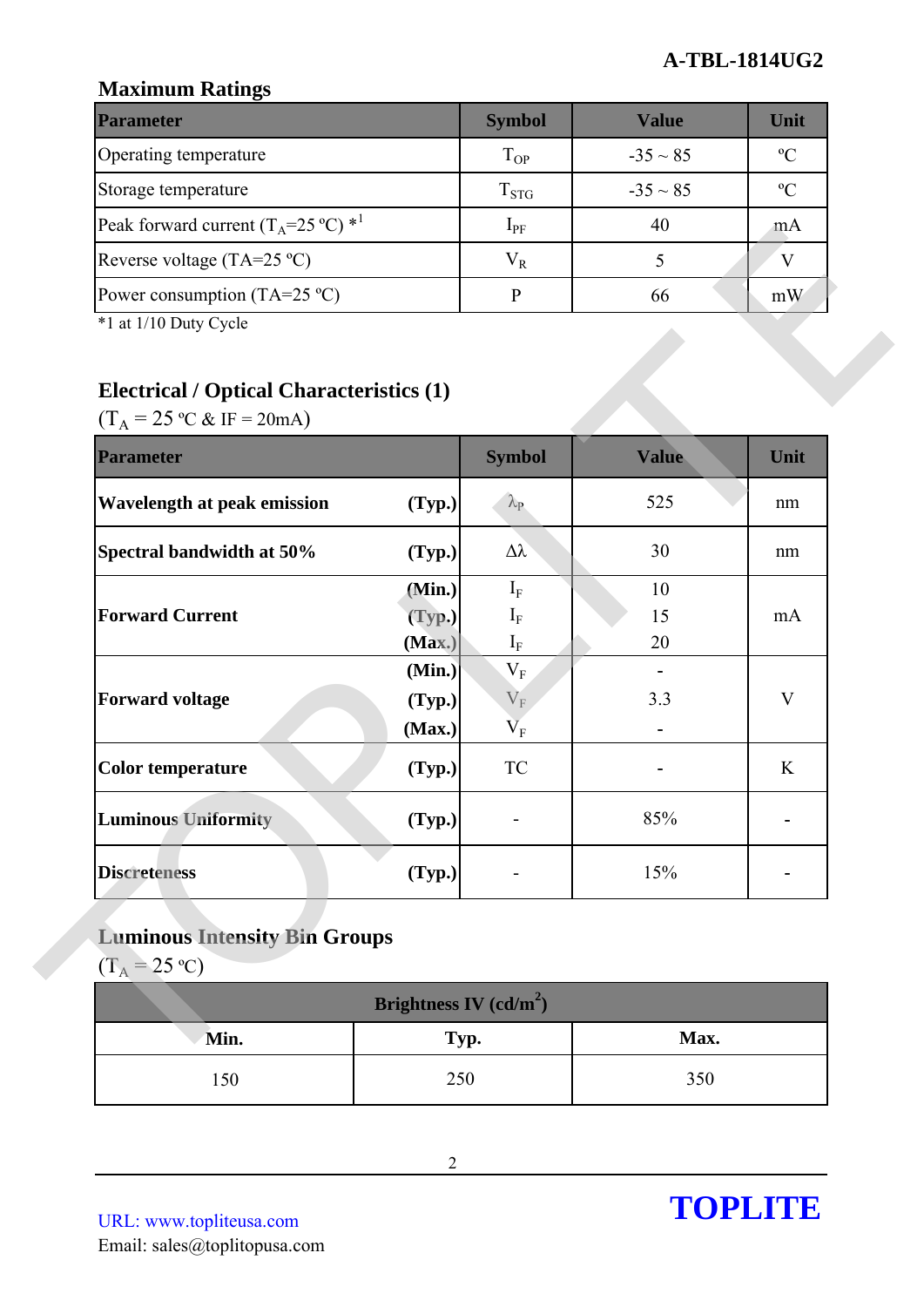### **Electrical/Optical Charateristic (2)**



URL: www.topliteusa.com Email: sales@toplitopusa.com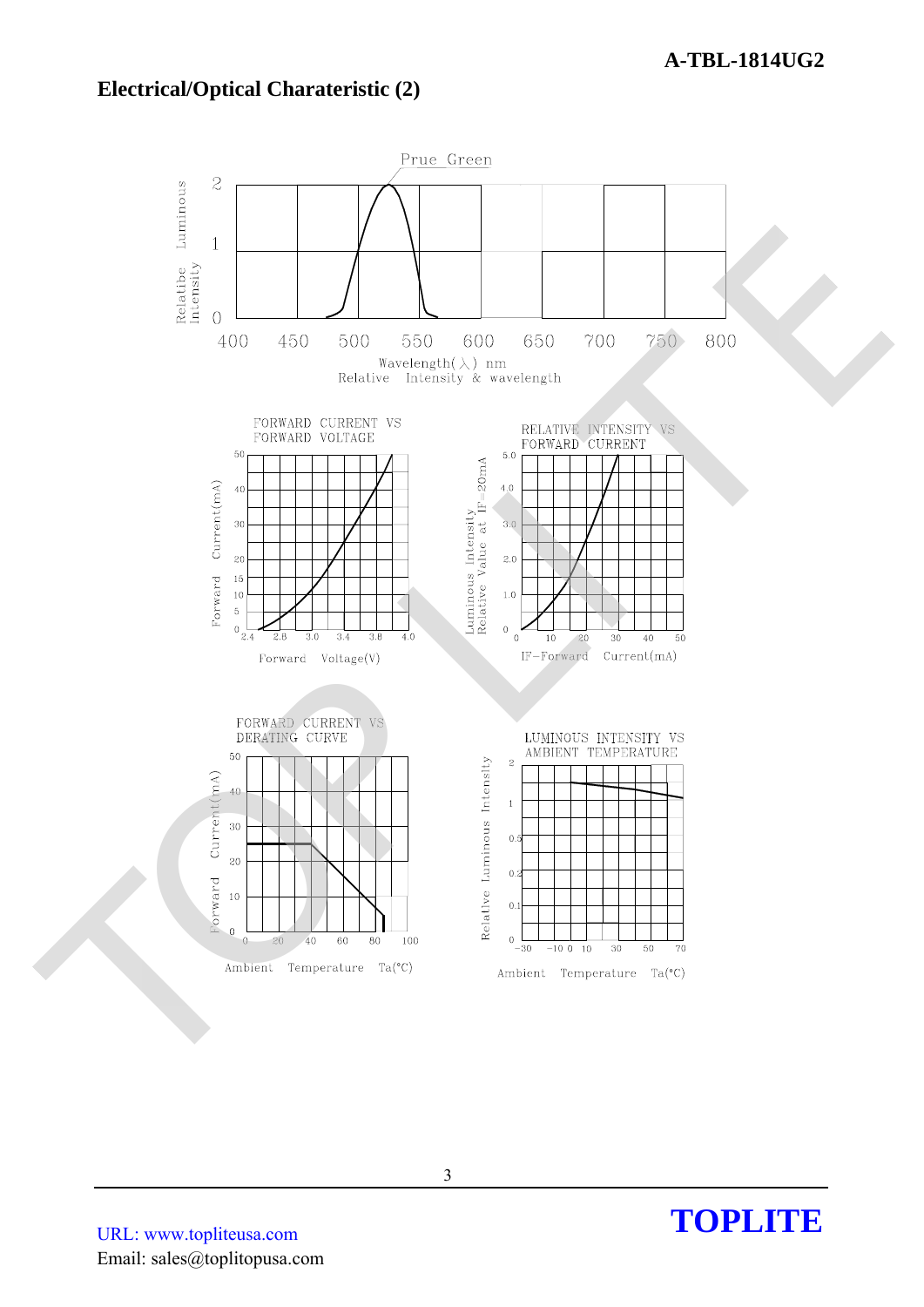#### **A-TBL-1814UG2**

#### **Package Outline Dimensions**



#### Notes:

- 1. All dimensions are in millimeters. Tolerance is +/-0.25 unless otherwise noted.
- 2. The specifications, characteristics and technical data described in the datasheet are subject to change without prior notice.